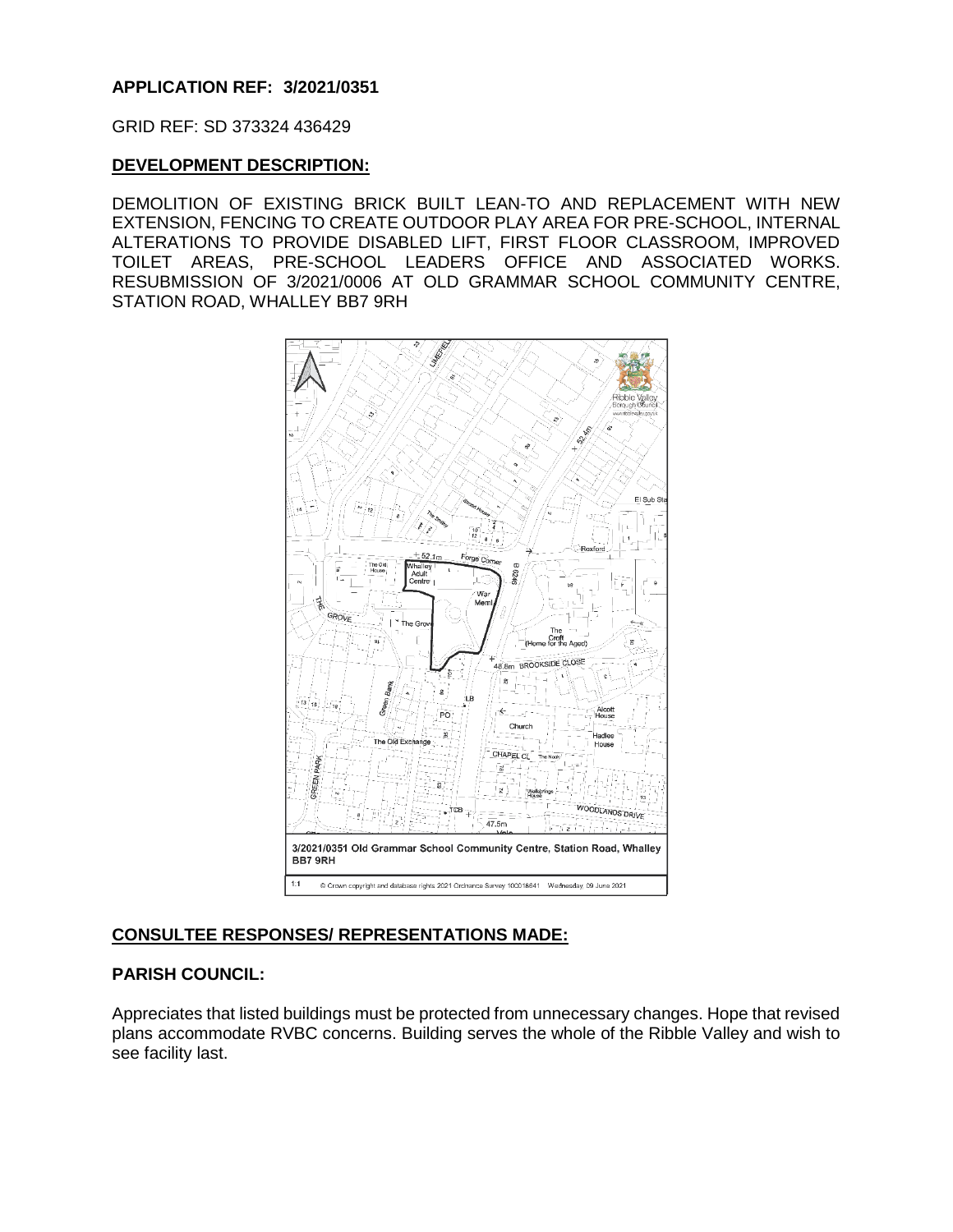# **HISTORIC AMENITY SOCIETIES:**

Consulted, no comments received.

# **LCC ARCHAEOLOGY:**

No objection. Proposed changes to the interior and exterior will continue the cycle of alterations and adaptions to keep the site in educational use. With exception of the proposed external play area, none of the changes appear to have a substantial impact on significance.

Outdoor play area - proposed glass barrier is not an improvement on railings and may be more obtrusive against the historic stonework and thus have a bigger impact on the setting of the listed building. Suggest reconsideration (height; justification of design and visual impact). Also – any play equipment, games, decorations, planters or storage painted on or fixed to the building.

Planning condition unnecessary if Heritage Statement and Schedule of Architectural Features formally submitted to the Historic Environment Record.

#### **HISTORIC ENGLAND:**

Do not wish to comment. Suggest seeking the views of the RVBC specialist conservation adviser.

#### **LCC HIGHWAYS:**

No objection.

# **RVBC COUNTRYSIDE:**

Consulted, response will be reported verbally to Committee.

#### **RVBC ENVIRONMENTAL HEALTH:**

Consulted, response will be reported verbally to Committee.

#### **ADDITIONAL REPRESENTATIONS:**

None received.

#### 1. **Site Description and Surrounding Area**

- 1.1 'Old Grammar School' is a Grade II listed (13 March 1986) former grammar school (now 'adult education centre' – list description), prominently sited within Whalley Conservation Area. The Ribble Valley Core Strategy Housing and Economic Development DPD Proposals Map identifies the site to be 'Existing Open Space' (Policy DMB4) and to adjoin (but be outside of) the 'Main Centre Boundary' (Policy DMR2).
- 1.2 The Old Grammar School is immediately adjacent to and within the setting of Whalley War Memorial (Grade II listed; list description identifies "*An elegant example of the type, the war memorial has group value with the school behind and possesses civic presence*"). It is also within the setting of 82 King Street (Grade II).

# 2. **Proposed Development for which Consent is Sought**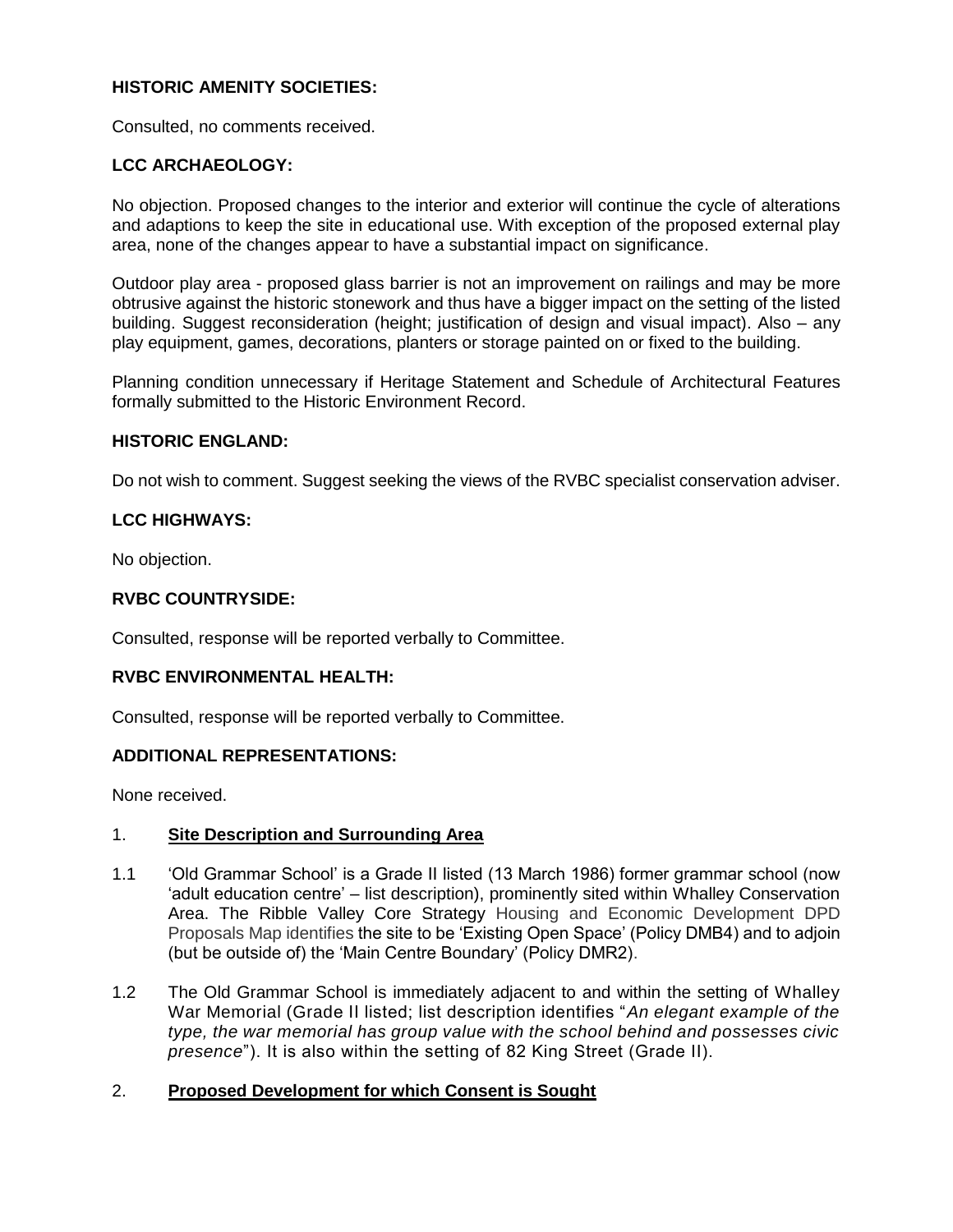### 2.1 Listed building consent is sought for:

Demolition of existing modern brick-built extension (built 1882 – 1912) to the west elevation and replacement extension. The proposal (stone walls and slate roof) is wider than existing and similarly conjoins the two plain historic gables and has the highest part of its roof in the recess between historic gables. Its windows have a horizontal emphasis at odds with the historic build.

A rooflight is proposed to the roof within the recess.

Glazed screen to create outdoor play area for pre-school at the original 1725 south front. This is shown to be 1.8m high and to obscure views of three of the 5 ground-floor bays/cruciform windows to the 1725 front. No details submitted of fixture to the ground or walls.

Reinstatement of the window in the east elevation and reinstatement of a doorway in the south elevation.

The submitted plans show that the car park historic gateposts will be removed to widen the entrance. However, no information justifying this is submitted.

Interior alterations including alteration/loss of historic fabric to provide disabled lift, first floor classroom, improved toilets, pre-school leader's office.

The submitted drawings identify that in Calder Room first floor installation "No disturbance to the historic fabric of the building will be carried out other than the drilling of the holes for the threaded rods/resin anchors".

A submitted plan of proposed alterations and additions from 1882 suggests to the case officer that proposed new openings at first floor into the Calder Room may coincide with historic blocked openings/alcoves at these sections of the wall. However, the submitted Heritage Statement identifies that the extensions also shown on this plan were not implemented.

The submitted map regression suggests that the loss of stairs adjacent to the Calder Room (to provide additional toilets) does not affect any pre-1882 historic fabric. However, the loss of this access to first floor appears to generate the need for a new opening (to a Preschool Leaders Office) in the original C18 historic fabric.

Submitted plans do not show any excavation for or below ground impact of the proposed lift.

#### 3. **Relevant Planning History**

The applicant was encouraged to submit a pre-application proposal following feedback on 3/2021/0006 & 0007. However, this opportunity for discussion of revised proposals with officers has not been undertaken.

3/2021/0006 & 0007 Demolition of existing brick built lean-to and replacement with new extension, fencing to create outdoor play area, internal alterations to provide disabled lift, new first floor classroom, improved toilet areas, pre-school leaders office and associated works. PP and LBC refused 26 March 2021.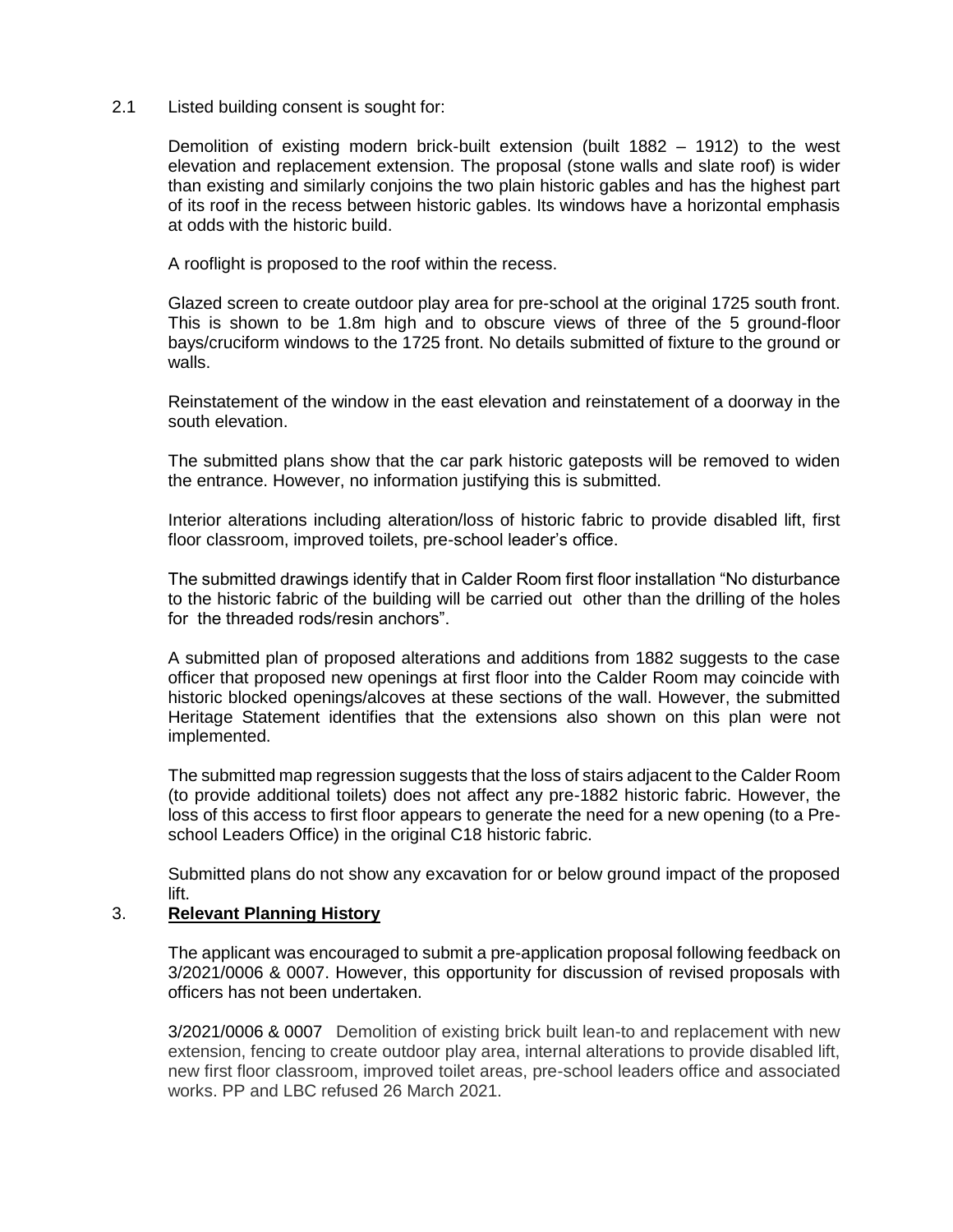3/2019/0405 - Installation of three CCTV cameras within boxes to match the surrounding wall surface, one above the doorway to the main (north) entrance, one below the eaves above the emergency exit on the south side of the building and one below the eaves on the west side of the building. LBC granted 1 July 2019.

3/2019/0130 - Installation of cabinet containing a defibrillator. LBC granted 3 April 2019.

3/2017/0538 - Proposed new partition within the main hall and conversion of storage room into a unisex toilet. LBC granted 17 July 2017.

3/2017/0420 - Application for a proposed lawful development certificate for a proposed new partition within the main hall to create a storage area and conversion of existing storeroom into a unisex toilet. 16 June 2017 - The works involved do not constitute operational development that requires planning permission.

3/2016/1088 - Proposed storage area, replacement floor to the main hall and conversion of storeroom into toilet area. LBC granted 18 January 2017.

#### 4. **Relevant Policies**

Planning (Listed Buildings and Conservation Areas) Act 1990. 'Preservation' in the duties at sections 16, 66 and 72 of the Act means "doing no harm to" (*South Lakeland DC v. Secretary of State for the Environment* [1992]).

Whalley Conservation Area Appraisal

Ribble Valley Core Strategy: Key Statement EN5– Heritage Assets Key Statement EC2: Development of Retail, Shops and Community Facilities and **Services** Key Statement EC1: Business and Employment Development Policy DMG1– General Considerations Policy DME4– Protecting Heritage Assets Policy DMB1: Supporting Business Growth and the Local Economy

National Planning Policy Framework (NPPF) National Planning Practice Guidance (NPPG)

#### 5. **Assessment of Proposed Development**

#### 5.1 Impact upon the special architectural and historic interest of the listed building, the setting of listed buildings and the character and appearance of Whalley Conservation Area:

5.1.1 Listed building consent is required for the proposed works to the exterior and interior of the listed building.

#### 5.1.2 Outdoor play area:

There is concurrence with LCC Archaeology that the glazed outdoor play area is harmful to the listed buildings and conservation area because it is prominent (original 1725 frontage), incongruous and conspicuous (1.8m high large expanses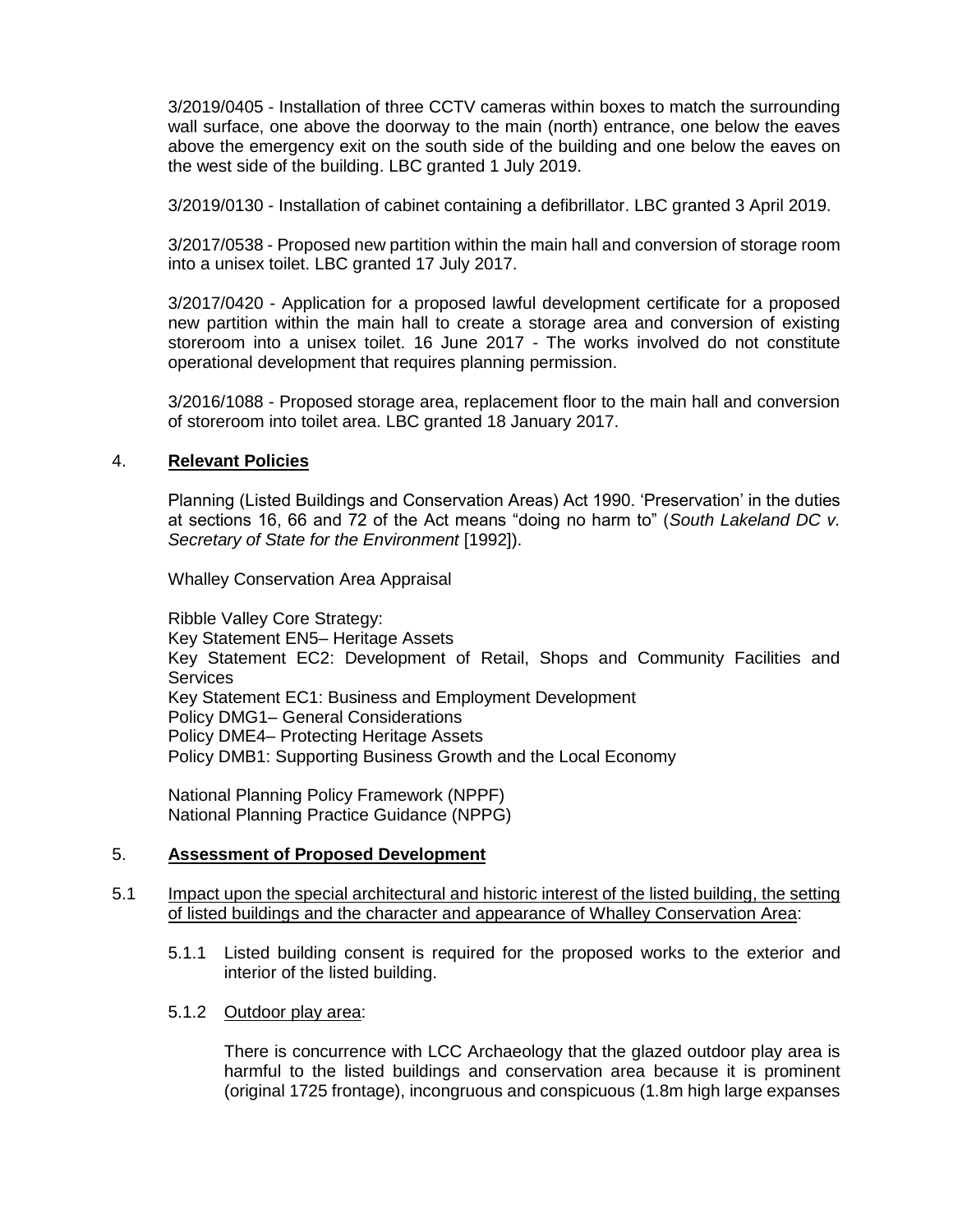of reflective glazing) and obscures important elements of building design (cruciform windows and original front door) resulting in an imbalance to the symmetric 1725 façade of the Whalley Conservation Area Focal Building.

The list description specifically identifies the elements of significance affected:

"formerly grammar school, 1725 … The left-hand return wall, facing south, has 5 bays which have cross windows with linked hoods".

The submitted Heritage Statement confirms that the south elevation is the original front elevation, that its setting is important and that fenestration is an intrinsic element of building interest:

"the form and size of the 1725 school are not known. It does however appear to have … a south-facing front which comprised the five bays at the right-hand end of the present south elevation. The row of ground floor windows here has a continuous hoodmould, and the central opening is believed to have been the front entrance originally, later altered to form the present window" (5.2).

"setting, the open space to the south makes an important contribution to significance, and had been established as part of the garden by the early 19th century. Within it is a stone plinth for a garden ornament" (7.3).

"The Old Grammar School has heritage significance arising predominantly from its architectural and historical interest … The architectural interest derives mostly from its exterior … with differences in the forms of openings expressing the various phases and room uses … The south side of the former school contains some of the earliest visible fabric, in which there are four original crosswindows with hoodmould over, on both floors. These contrast strongly with the early 19th century sash windows to the left" (7.1).

Furthermore, the Whalley Conservation Area Appraisal (The Conservation Studio consultants; adopted by the Borough Council 3 April 2007) confirms the importance of the south front to Whalley townscape:

The Townscape Appraisal Map identifies the Old Grammar School to be a 'Focal Building' and the view of the site from King Street to be an 'Important View'. Spaces and views states "*A number of the larger, more prestigious buildings in Whalley act as focal points in views … the Adult Education Centre (the former Grammar school) are significant in views along King Street*". Both 'King Street Character Area: Principal positive features' and 'Strengths: the most important positive features of Whalley Conservation Area' identify "*The Whalley Arms (1781), the Swan Hotel (1780) and Whalley Adult Education Centre are the most significant listed buildings*".

The Appraisal is also relevant in respect to the impact on immediate setting of the overtly modern and conspicuous glazed screen enclosure:

"*Rural, open character with trees and open green spaces*" (Strengths: the most important positive features of Whalley Conservation Area).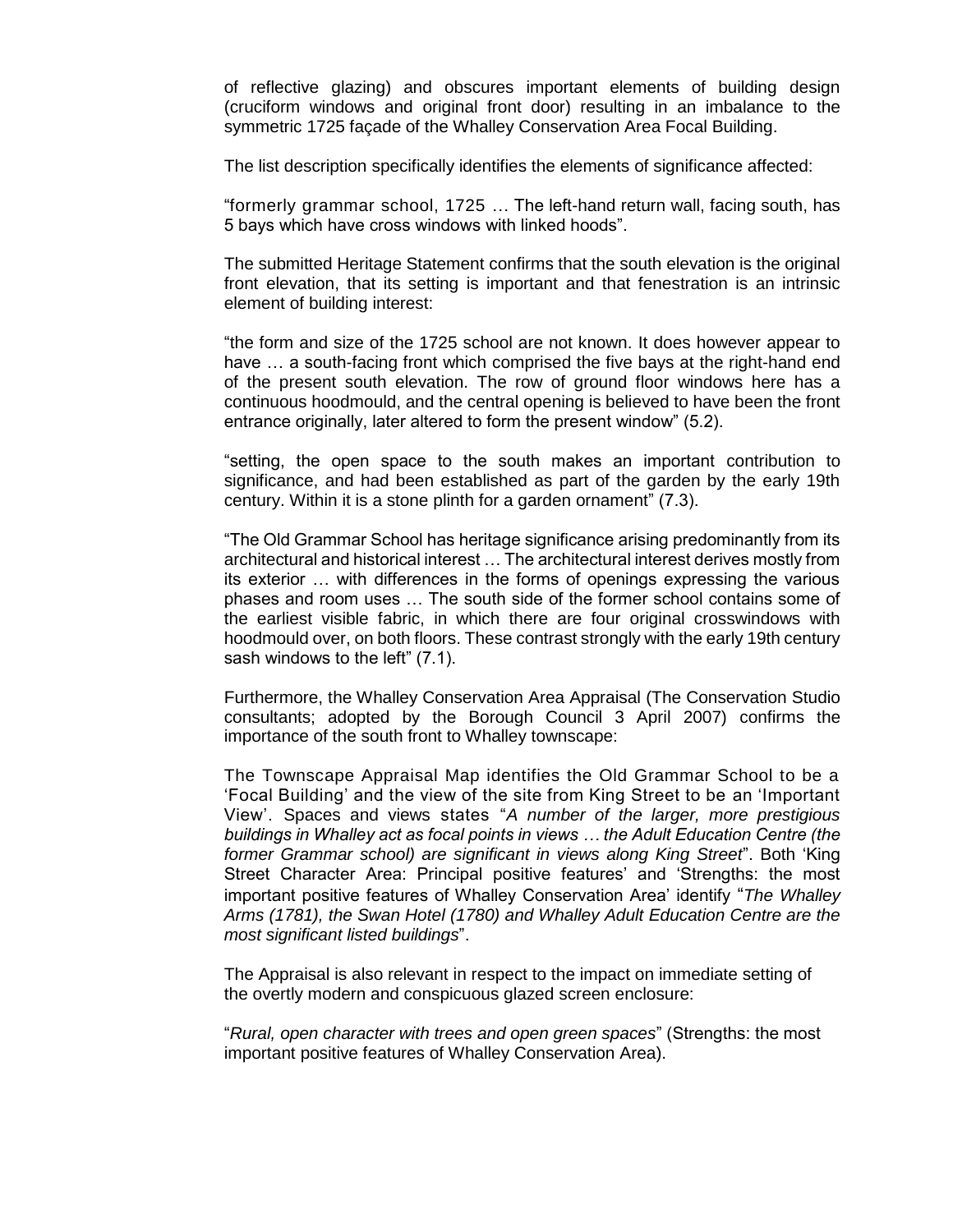"*Continuing loss of original architectural details and use of inappropriate modern materials or details*" (Threats to the Whalley Conservation Area).

Consideration has therefore been made to Historic England advice ('Making changes to heritage assets', 2016) which identifies that "*It would not normally be good practice for new work to dominate the original asset or its setting in either scale, material or as a result of its siting*". (paragraph 41) and "*doors and windows are frequently key to the significance of a building*"

(paragraph 15).

# 5.1.3 Demolition of C20 extension and replacement extension:

The removal of the incongruous C20 extension is welcomed and would restore the modest and contrasting character of the west elevation of gables and few openings. However, the replacement extension's large, horizontally emphasised windows and linkage of the gables is not sympathetic to the architectural form of the historic building. The historic building is characterised by vertically emphasised window types typical of the C18 and C19. The roof height and inclusion of a conspicuous rooflight at the 'link' is unfortunate.

5.1.4 Removal of historic stone gate piers:

The Heritage Statement paragraph 7.3 identifies that car park boundary walls and gateway are a significant contributor. The proposed removal of historic stone gate piers is harmful.

# 5.1.5 Reinstatement of the window in the east elevation and reinstatement of a doorway in the south elevation:

 'Making changes' paragraph 25 identifies that "*changes in response to the changing needs of owners and occupants over time may themselves be a key part of the asset's significance*". However, the submitted Heritage Statement identifies that "*the alterations to the two openings in the Main Hall would not have an impact on significance, if carried out sensitively, with regard for the existing wall finishes, which include a moulded plaster dado*".

# 5.1.6 Interior works:

 The submitted Heritage Statement identifies the following harm "*proposed vertical platform lift, with associated alterations on ground and first floors …This would amount to less than substantial harm*"; "*re-establishing a room on the first floor over the Calder Room … new doorway from the corridor would require the removal of historic fabric … less than substantial harm*"; "*Access to the new Pre-School Leader's Office … new opening would mean less than substantial harm*".

The existing plans do not show a Pre-school Leaders Office and the OFSTED and other reports do not suggest such provision (necessitating new opening to the 1725 fabric) to be required.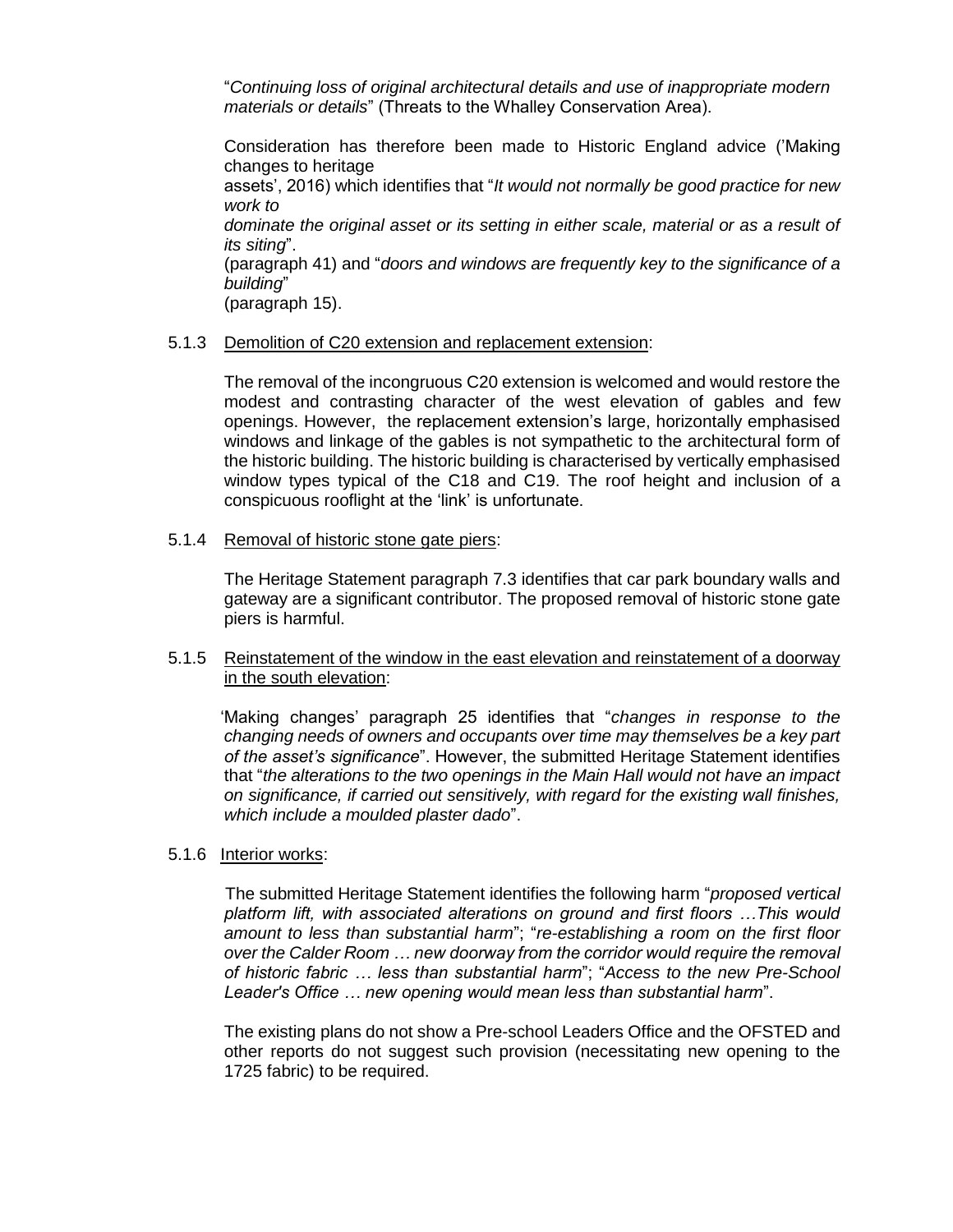The Heritage Statement identifies "*re-establishing a room on the first floor over the Calder Room. There were two adjoining rooms in this space in the 19th century, but the space is now a void above a modern suspended ceiling*". The proposed new floor would appear to require little alteration/loss of fabric and appears acceptable.

- 5.1.7 Section 66 of the Planning (Listed Buildings and Conservation Areas) Act 1990 requires that in considering whether to grant planning permission or permission in principle for development which affects a listed building or its setting, the local planning authority or, as the case may be, the Secretary of State shall have special regard to the desirability of preserving the building or its setting or any features of special architectural or historic interest which it possesses.
- 5.1.8 Section 72 of the Planning (Listed Buildings and Conservation Areas) Act 1990 requires that in the exercise, with respect to any buildings or other land in a conservation area, of any functions under or by virtue of the planning acts, special attention shall be paid to the desirability of preserving or enhancing the character or appearance of that area.
- 5.1.9 NPPF paragraph 193 requires that when considering the impact of a proposed development on the significance of a designated heritage asset, great weight should be given to the asset's conservation (and the more important the asset, the greater the weight should be). This is irrespective of whether any potential harm amounts to substantial harm, total loss or less than substantial harm to its significance.

 NPPF paragraph 194 requires any harm to, or loss of, the significance of a designated heritage asset (from its alteration or destruction, or from development within its setting), should require clear and convincing justification. In this regard, there is concurrence with the Parish Council that listed buildings must be protected from unnecessary changes. Whilst the submitted information suggests that some form of enclosure is necessary to the outdoor play area (presumably building use cannot be reconfigured so that advantage can be taken of the less prominent car park area), it has not been established that the scheme proposed minimises the harm to the designated heritage assets. An Access Plan would help in understanding the reconciliation of the needs of access and conservation. Despite the Heritage Statement's identification of significance, no justification for the proposed loss of historic stone gate piers is submitted.

5.1.10 Ribble Valley Core Strategy Policy DME4 states that in considering development proposals the council will make a presumption in favour of the conservation and enhancement of heritage assets and their settings. Alterations or extensions to listed buildings or buildings of local heritage interest, or development proposals on sites within their setting which cause harm to the significance of the heritage asset will not be supported. Proposals within, or affecting views into and out of, or affecting the setting of a conservation area will be required to conserve and where appropriate enhance its character and appearance and those elements which contribute towards its significance. This should include considerations as to whether it conserves and enhances the special architectural and historic character of the area as set out in the relevant conservation area appraisal. Development which makes a positive contribution and conserves and enhances the character, appearance and significance of the area in terms of its location, scale, size, design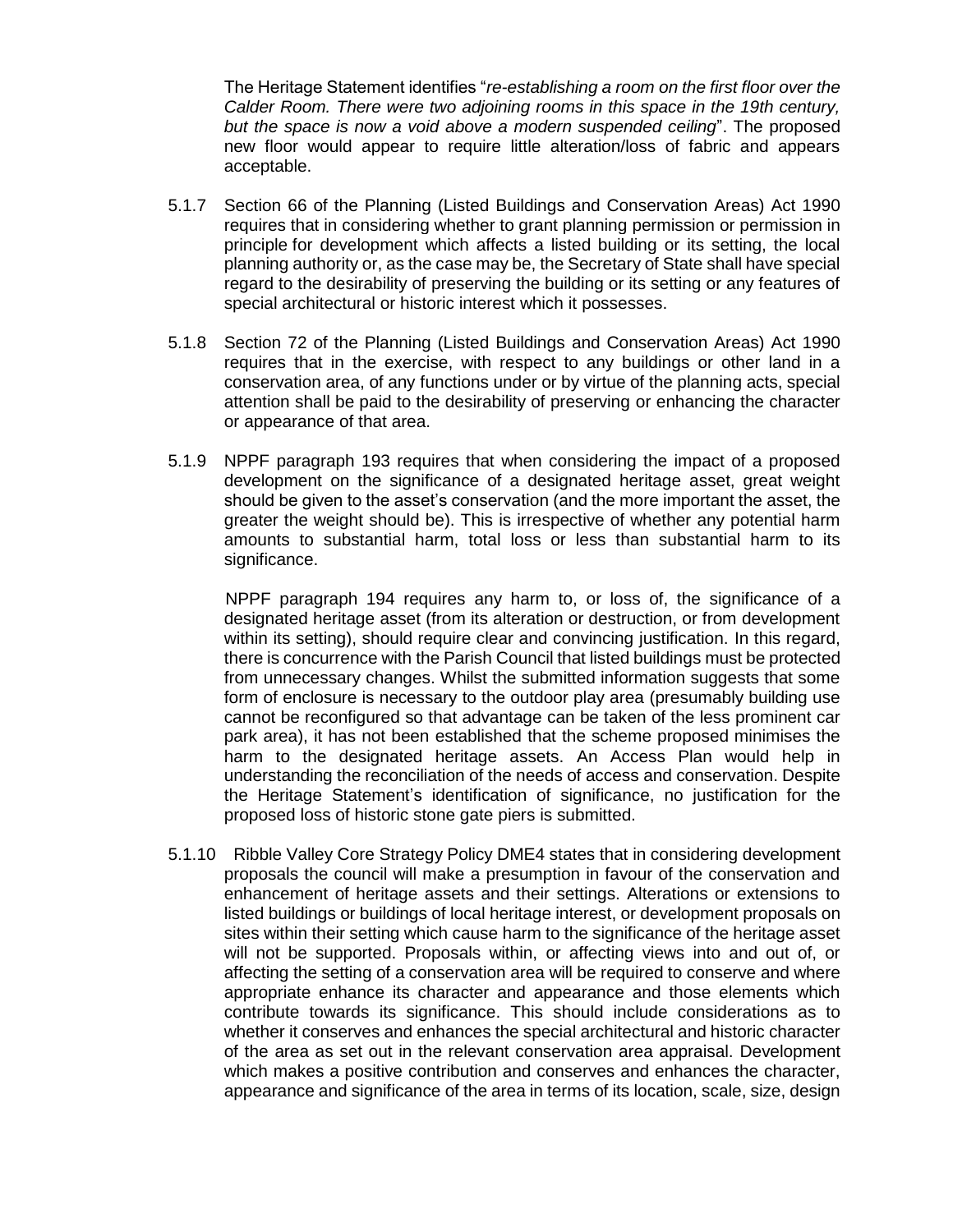and materials and existing buildings, structures, trees and open spaces will be supported.

 Ribble Valley Core Strategy Policy DMG1 states that in determining planning applications, all development must: Design: 1. be of a high standard of building design which considers the 8 Building in Context Principles (from the CABE/English Heritage Building on Context Toolkit. 2. be sympathetic to existing and proposed land uses in terms of its size, intensity and nature as well as scale, massing, style, features and building materials. Environment … 3. all development must protect and enhance heritage assets and their settings.

The most relevant Building in Context Principle in respect to the harmful external alterations to the historic building is Principle 3 - A successful project will be informed by its own significance so that its character and identity will be appropriate to its use and context.

The National Design Guide (2021) is particularly relevant at C1 and C2:

"*Well-designed new development is integrated into its wider surroundings, physically, socially and visually. It is carefully sited and designed, and is demonstrably based on an understanding of the existing situation, including: the landscape character and how places or developments sit within the landscape, to influence the siting of new development and how natural features are retained or incorporated into it*" (paragraph 43).

"*Well-designed places and buildings are influenced positively by the history and heritage of the site, its surroundings and the wider area, including cultural influences*" (paragraph 48).

- 5.1.11 NPPG states that "substantial harm is a high test, so it may not arise in many cases". The external additions to the listed building are potentially reversible (although no details of attachment of glazed screen to historic fabric submitted) and most boundary walling is retained. Harm to the architectural and historic interest of the listed building, the setting of listed buildings and the character and appearance of Whalley Conservation Area is 'less than substantial'.
- 5.1.12 NPPF paragraph 196 requires that 'less than substantial' harm be weighed against any public benefits of proposals. The Ribble Valley Core Strategy also identifies:

"*The expansion of existing businesses will, wherever appropriate, be considered favourably*" (Key Statement EC1).

"*Development that supports and enhances the vibrancy, consumer choice and vitality and unique character of the area's important retail and service centres of Clitheroe, Longridge and Whalley will be supported in principle*" (Key Statement EC2).

"*Proposals that are intended to support business growth and the local economy will be supported in principle … The expansion of existing firms within settlements will be permitted on land within or adjacent to their existing sites, provided no significant environmental problems are caused and the extension conforms to the other plan policies of the LDF*" (Policy DMB1).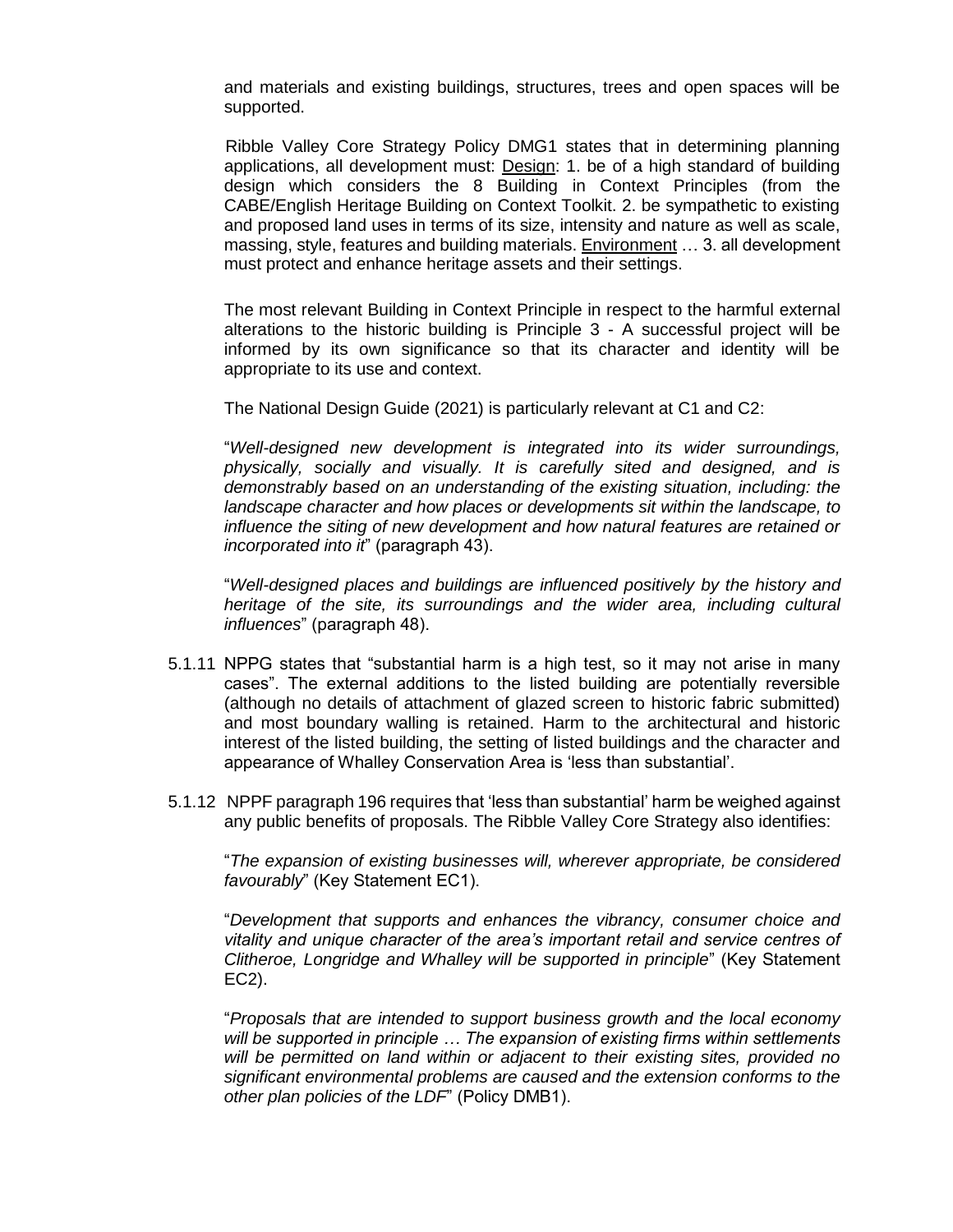The submitted Justification for the Need for an Outdoor Play Space identifies:

"*Whalley Pre-School … have been serving the needs of local families for sixty years*".

"*The provision of a safe, enclosed area from their room would enable free flow play giving the children the ability and choice to move indoors and outdoors within their learning environment. The benefits to the children of free flow to the outdoors will be immense; the importance of free flow access to the outdoors is universally accepted by all in education. It boosts physical wellbeing, it allows the children to make their own choices promoting greater independence, it promotes decision making, it allows the different learning styles of children to be respected and catered for, it enhances knowledge of the outdoors and their surroundings, it promotes creativity and relationships. In addition are obvious benefits that we all recognise of being able to access the outdoors to our mental health and wellbeing. These benefits are currently denied to our children and cannot be matched by simply taking the children outdoors daily*".

"*The importance of free flow to the outdoors to children is well acknowledged by all who work within education. The statutory curriculum Pre-School is required to follow is the Early Years Foundation Stage framework (EYFS) and we are judged against this by Ofsted*".

The submitted OFSTED report (11/4/2018) identifies:

"*This provision is good … It is not yet outstanding because the outdoor*  environment has not yet been fully developed to help children achieve their *maximum learning potential*".

A letter from Whalley Pre-School identifies:

"*The ability to access the outdoors from our room is essential in meeting the requirements of the Early Years Foundation Stage Framework which is the statutory curriculum we are required to follow. This has been confirmed by Lancashire County Council's Early Years Team. We are judged against this framework by Ofsted*".

*"due another Ofsted inspection from September 2021 and the first thing that the Inspector will do is look to see whether we have followed the recommendations they made in the last report. If we have not, and even if this is for circumstances outside of our control, then this will reflect in their report and judgement. There is a real danger that we may then be judged as "requires improvement" which would have a devastating impact on the setting leading to the withdrawal of much of our*  funding and the real possibility of closure. We are gravely concerned about the *future of Whalley Pre-School if we are not able to comply with Ofsted's instructions as to what we should do*".

The submitted Design and Access Statement identifies:

"*Approach to access … there are already level thresholds at the entrances so there is no need for the provision of unsightly external ramps. Neither does the site*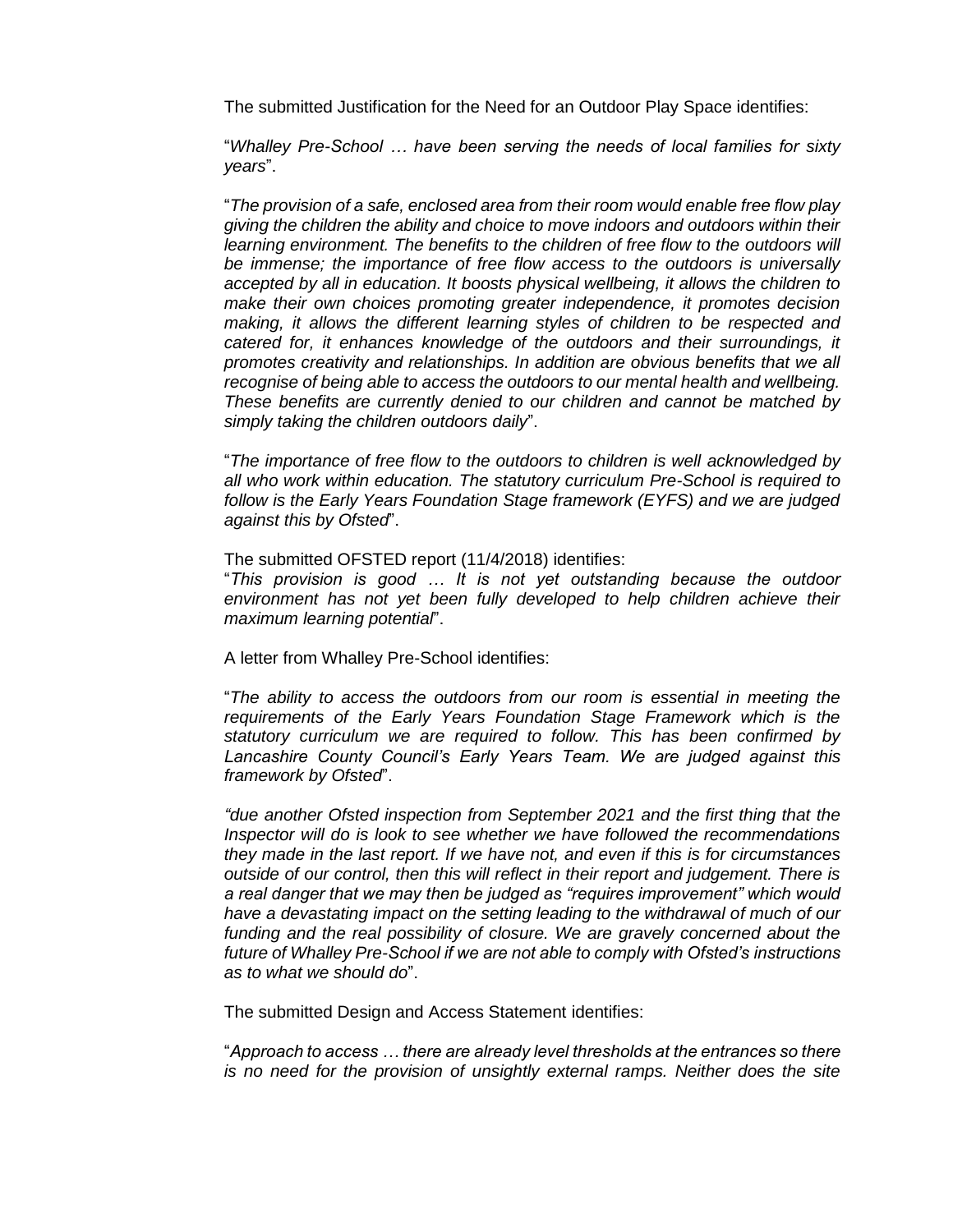*contain any significant level changes externally that affect accessibility*". However, "*the building as a whole is not well provided for disabled access to the first floor,*".

The submitted covering letter from applicant (25 March 2021) identifies:

"*The need for the lift is, as we have previously stated, to meet the duty imposed by virtue of the Equality Act 2010*".

The Whalley Educational Foundation Business Plan 2020 – 2025 (not on RVBC website as contains financial information) identifies:

"*several areas where it is not meeting community and user needs … providing access to the first floor by all users in compliance with the Disability Discrimination Act*".

'Easy access to historic buildings' (Historic England, 2015) advocates the production of an access plan "*that reconciles, where necessary, the needs of access and conservation. The plan will consider options for improvement, identify needs and impacts, and look at what is likely to be a reasonable adjustment*" (page 13). Unfortunately, this necessary justification for harm (see NPPF 194) resulting from lift installation has not been submitted (is there a lift location that will result in less harm to historic fabric and planform?).

The proposals requiring planning permission and listed building consent (the latter includes changes to the interior) have potential for public benefit in ensuring the continued educational (the historic and optimum viable) use of the listed building. However and mindful of NPPF 194, it is not clear from the submitted information why the extent of proposed harm is required e.g. can the impact of an outdoor enclosure be minimised by re-design? Can the large horizontally emphasised windows be replaced by windows sympathetic to the historic building?. How have the needs of access and conservation been reconciled? Why are harmful works required in provision of a Pre-School Leader's Office? NPPF 194 also requires that harm justification be convincing – it has not been explained why the existing provision of facilities at the pre-school might be considered to require improvement when they were considered 'good' in 2018 (does the Early Years Foundation Stage Framework requirement postdate the last OFSTED inspection?) . The submitted information does not provide a convincing case for public benefits (including construction employment) which outweigh the harm to the designated heritage assets.

#### 5.2 Highways:

- 5.2.1 The comments from LCC Highways have been considered.
- 5.3 Residential Amenity:
	- 5.3.1 Any comments received from RVBC Environmental Health will be reported verbally to Committee. However, the proposals are not considered to have a significant impact on resident's amenity as the site is open space adjoining the village shopping centre, an outdoor play area (detached from the building) already exists and external boundary walls ensure no significant overlooking from extensions.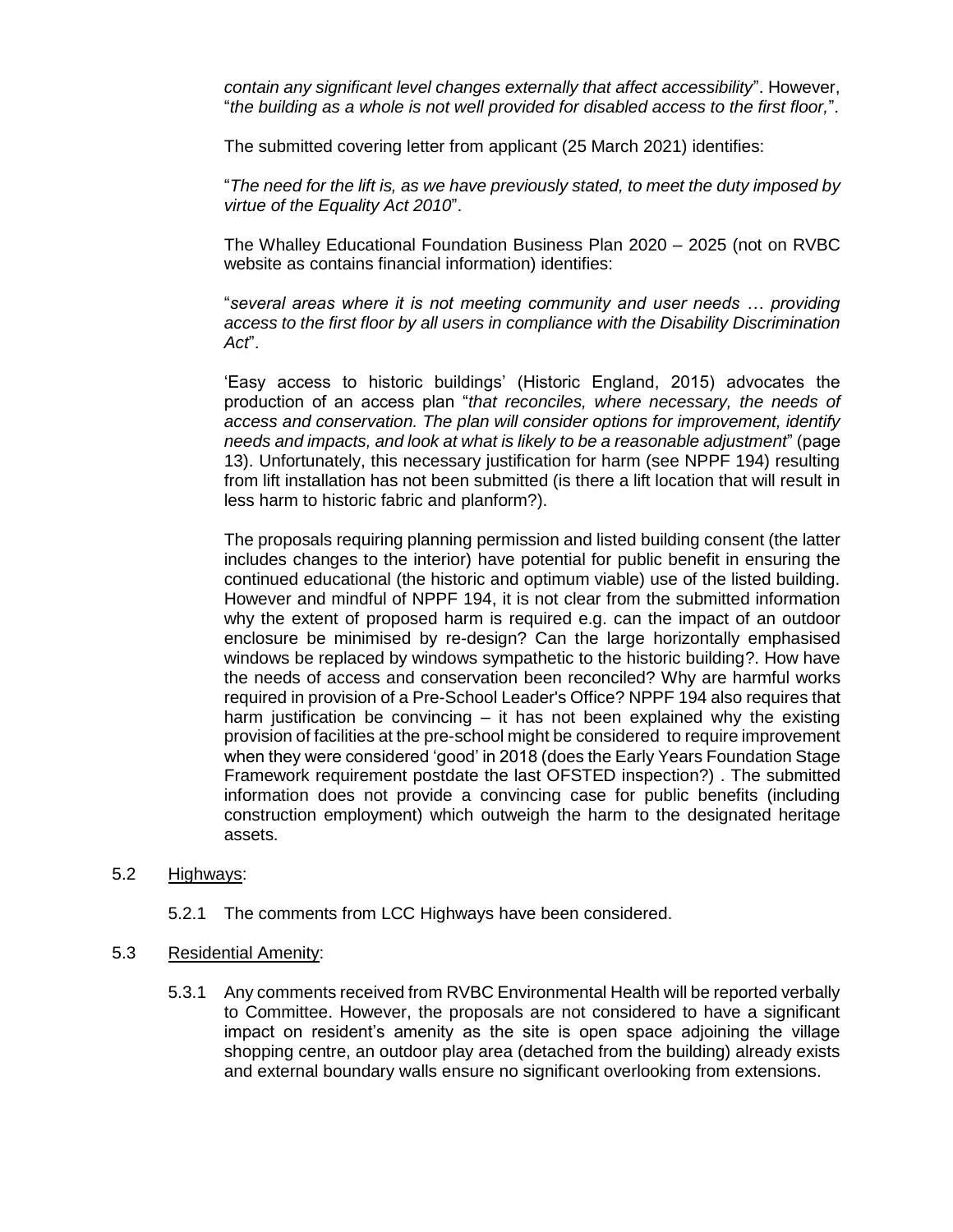## 5.4 Protected Species (Bats):

- 5.4.1 Any comments received from RVBC Countryside will be reported verbally to Committee.
- 5.4.2 However, the submitted Preliminary Bat Roost Assessment Report identifies that no evidence was recorded to suggest bats were roosting within the building and no bats were observed or recorded using the building for roosting.

### 6. **Observations/Consideration of Matters Raised/Conclusion**

6.1 In giving considerable importance and weight to the duties at section 16, 66 and 72 of the Planning (Listed Buildings and Conservation Areas) Act 1990 and in consideration to NPPF and Key Statement EN5, EC1 and EC2 and Policies DME4, DMG1 and DMB1 of the Ribble Valley Core Strategy it is recommended that listed building consent be refused.

**RECOMMENDATION:** That the application be REFUSED for the following reason:

1. The proposals have a harmful impact upon the special architectural and historic interest and setting of the listed building because of the undue prominence, incongruity and conspicuousness of the west elevation extension and south elevation enclosed play area and the loss and alteration of important historic fabric and planform from the creation of and widening of wall openings.

# BACKGROUND PAPERS

Conservation Areas) Act 1990.

[https://www.ribblevalley.gov.uk/site/scripts/planx\\_details.php?appNumber=3%2F2021%2F0351](https://www.ribblevalley.gov.uk/site/scripts/planx_details.php?appNumber=3%2F2021%2F0351)

# **UPDATE FOLLOWING 1 JULY PLANNING AND DEVELOPMENT COMMITTEE MEETING:**

On 1 July 2021 Committee resolved that the harm of the development is outweighed by the benefits, were Minded to approve the application and requested that the application be brought back to committee with appropriate conditions.

Should Committee still be minded to approve the application the following conditions and notes are recommended for consideration:

- 1. The development must be begun not later than the expiration of three years beginning with the date of this permission. Reason: Required to be imposed pursuant to Section 18 of the Planning (Listed Buildings and
- 2. Precise specifications of proposed attachment of the glazed screen to the historic fabric shall have been submitted to and approved in writing by the Local Planning Authority. Thereafter the glazed screen shall be attached to the building in accordance with the approved details. Reason: In order to safeguard the special architectural and historic interest of the listed building.